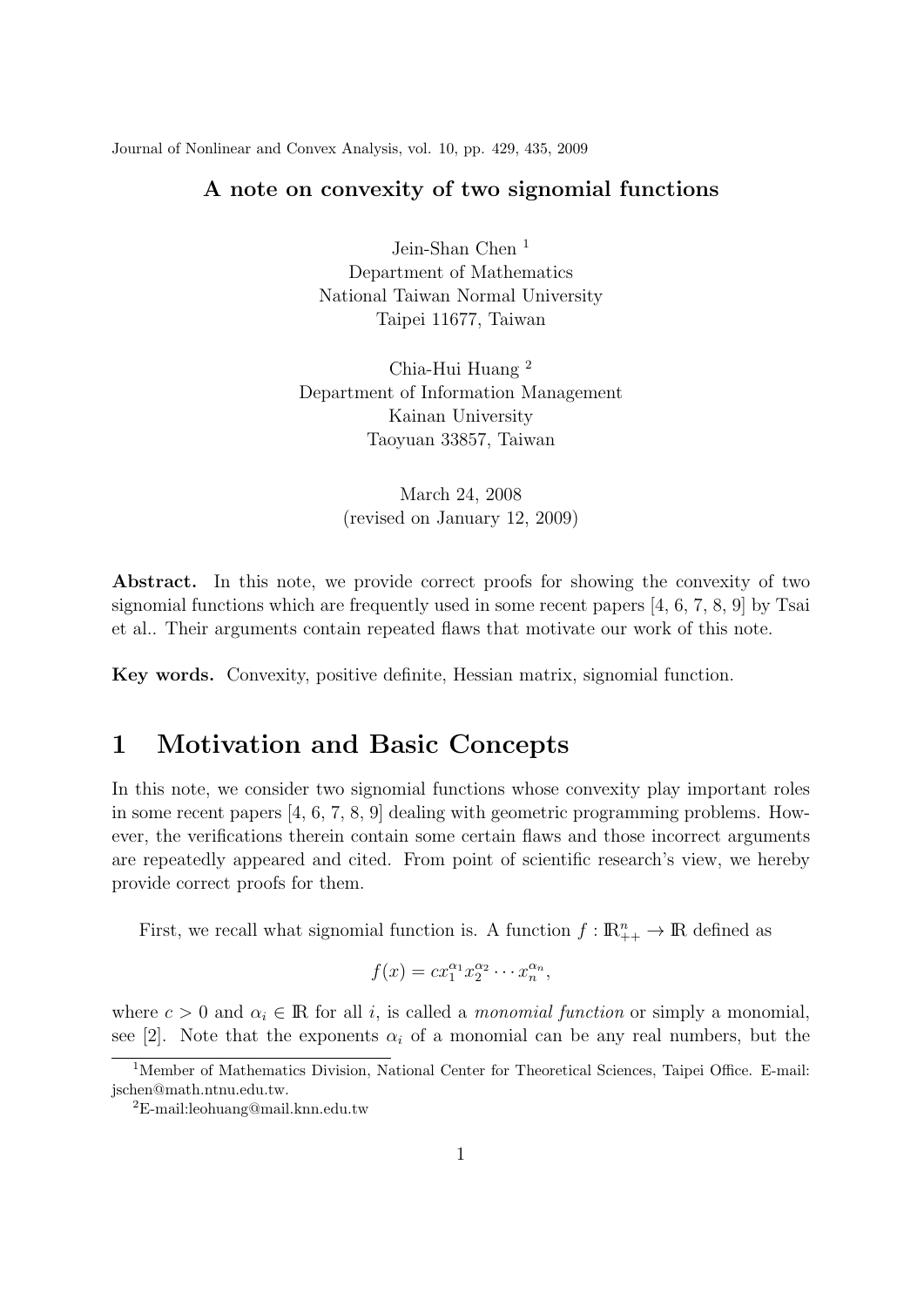coefficient *c* must be nonnegative. A sum of monomials, namely, a function of the form

$$
f(x) = \sum_{k=1}^{N} c_k x_1^{\alpha_{1k}} x_2^{\alpha_{2k}} \cdots x_n^{\alpha_{nk}},
$$

where  $c_k > 0$  and  $c_{ik} \in \mathbb{R}$ , is called a *posynomial function* with *N* terms or simply a posynomial. A *signomial* is a linear combination of monomials of some positive variables  $x_1, \ldots, x_n$ . Generally speaking, signomials are more general than posynomials.

Next, we review some basic concepts and properties of symmetric matrices which will be used in subsequent analysis. These materials can be found in regular textbooks regarding matrix analysis and convex functions, e.g., [1, 3]. Let *f* be defined on an open convex set  $D \subseteq \mathbb{R}^n$  and be twice differentiable, it is known that (i) *f* is convex on *D* if and only if the Hessian matrix  $\nabla^2 f(x)$  is positive semidefinite (p.s.d. for short) at each  $x \in D$ ; (ii) if  $\nabla^2 f(x)$  is positive definite (p.d. for short) at each  $x \in D$ , then f is strictly convex. The converse of (ii) is false, see the counterexample  $f(x) = x^4$ . Another important criterion for positive definiteness of a symmetric matrix *A* is via its leading principal minors as below. For convenience, we denote  $\Delta_k$  as the leading principal minors of *A*.

**Lemma 1.1** *Let A be an*  $n \times n$  *nonzero symmetric matrix.* 

- **(a)** *If A is positive semidefinite, then all its leading principal minors are nonnegative with not all of them being zero, i.e.,*  $\Delta_k \geq 0$ ,  $k = 1, 2, ..., n$  *and not all*  $\Delta_k = 0$ .
- **(b)** *A is positive definite if and only if all its leading principal minors are positive, i.e.,*  $\Delta_k > 0$ *, for all*  $k = 1, 2, ..., n$ *.*

The positive definiteness of a symmetric matrix can be described not only by its leading principal minors, but also by all principal minors. More specifically, the positivity of any nested sequence of *n* principal minors of *A* (not just the leading principal minors) is necessary and sufficient for *A* to be positive definite (see [3, Theorem 7.2.5]). On the other hand, if all principal minors of *A* are nonnegative, then *A* is positive semidefinite (see [3, page 405]).

The converse of Lemma 1.1(a) is false. For example, let  $A =$  $\sqrt{ }$  $\overline{1}$ 1 0 0 0 0 0 0 0 *−*1  $\overline{1}$ , we have  $\langle x, Ax \rangle = x_1^2 - x_3^2$  which is not always nonnegative for all  $x \in \mathbb{R}^3$ . But  $\Delta_1 = 1 \ge 0$ ,  $\Delta_2 = 0 \geq 0$ ,  $\Delta_3 = 0 \geq 0$ . In fact, the converse of Lemma 1.1(a) is true only for  $n = 2$ , see [1, page 112]. From the aforementioned discussion, we know that we can not tell the positive semidefiniteness of a symmetric matrix by its leading principal minors whereas we can do it for positive definiteness. Nonetheless, we still can reach the conclusion of the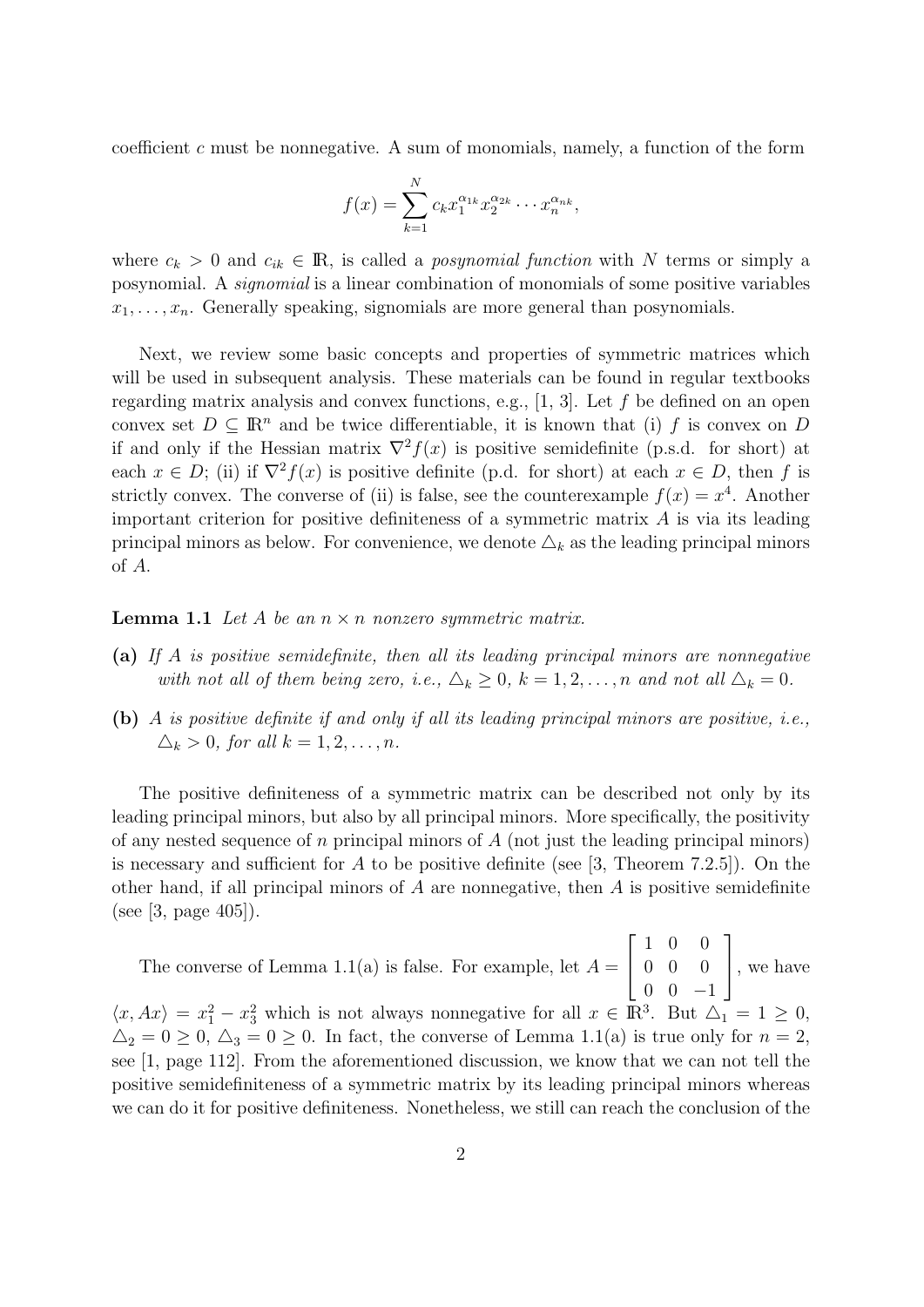positive semidefiniteness of a symmetric matrix by the nonnegativeness of its eigenvalues. This can be seen as below.

**Lemma 1.2** *Let A be an n × n nonzero symmetric matrix. Then, the followings hold.*

- **(a)** *A is p.s.d. if and only if all of its eigenvalues are nonnegative with at least one eigenvalue being zero.*
- **(b)** *A is p.d. if and only if all of its eigenvalues are positive.*

To close this section, we state another important relation between  $\ln f(x)$  and  $f(x)$  on their convexity that will be needed for proving our main results, i.e., suppose *f* is defined on a convex set  $D \subseteq \mathbb{R}^n$  and  $f(x) > 0$  for all  $x \in D$ , then the convexity of  $\ln f(x)$  implies  $f(x)$  being convex. Note that the converse is false, for instance,  $f(x) = x^2$  is convex but  $\ln f(x) = 2 \ln |x|$  is not convex.

## **2 Main Results**

Now we are ready to present our main results which show that the following two signomial functions are convex functions. As mentioned earlier, signomial functions play an important role in geometric programming. In particular, the convexity of such functions will help in designing solution methods for it which is the main motivation for this note.

**Proposition 2.1** *Let*  $f_1$  :  $\mathbb{R}_{++}^n \to \mathbb{R}$  *be defined as*  $f_1(x) = c_1$ ∏*n i*=1  $x_i^{\alpha_i}$ , where  $c_1 > 0$  and  $\alpha_i \leq 0$  *for all*  $i = 1, 2, \ldots, n$ *. Then*  $f_1$  *is a convex function.* 

**Proof.** Since  $c_1 > 0$ , it is enough to show that  $\widetilde{f}_1(x) = \prod^n x_i^{\alpha_i}$  is convex. *i*=1

Let  $g(x) = \ln \widetilde{f}_1(x) = \sum^n \ln x_i^{\alpha_i} = \sum^n \alpha_i \ln x_i$ . Then, we have *i*=1 *i*=1

$$
\nabla g(x) = \begin{bmatrix} \frac{\alpha_1}{x_1} & \frac{\alpha_2}{x_2} & \cdots & \frac{\alpha_n}{x_n} \end{bmatrix}^T \quad \text{and} \quad \nabla^2 g(x) = \begin{bmatrix} \frac{-\alpha_1}{x_1^2} & 0 & \cdots & 0 \\ 0 & \frac{-\alpha_2}{x_2^2} & \cdots & 0 \\ \vdots & \vdots & \ddots & \vdots \\ 0 & 0 & \cdots & \frac{-\alpha_n}{x_n^2} \end{bmatrix}
$$

Due to  $\alpha_i \leq 0$  for all  $i = 1, 2, \ldots, n$ , we know that all eigenvalues of  $\nabla^2 g(x)$  are non-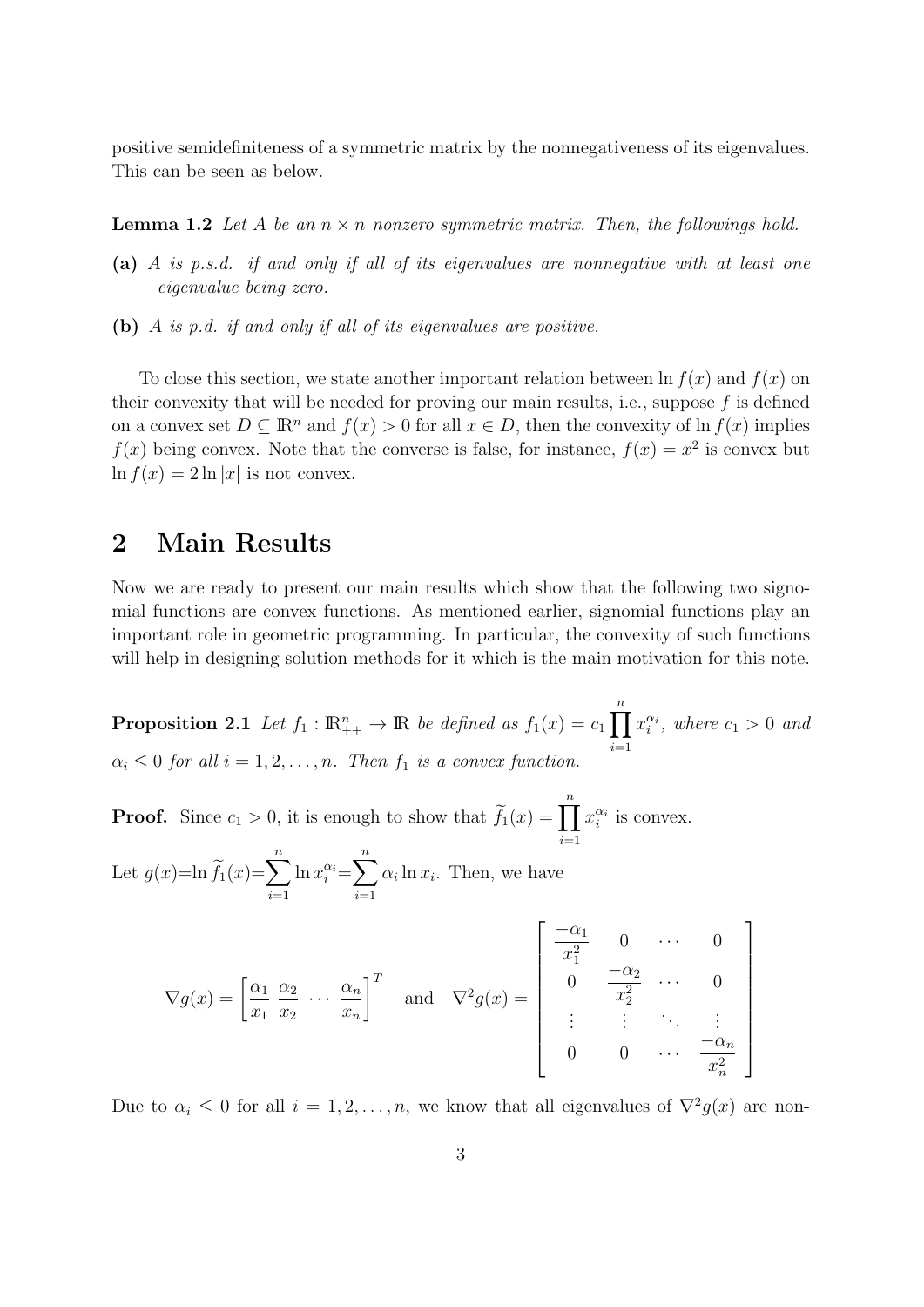negative which implies (by Lemma 1.2(a)) that  $\nabla^2 g(x)$  is positive semidefinite. Thus,  $g(x) = \ln \tilde{f}(x)$  is a convex function which yields  $\tilde{f}_1(x)$  being a convex function.  $\Box$ 

**Proposition 2.2** *Let*  $f_2$ :  $\mathbb{R}_{++}^n \to \mathbb{R}$  *be defined as*  $f_2(x) = c_2$ ∏*n i*=1  $x_i^{\alpha_i}$ , where  $c_2 < 0$  and *α<sup>i</sup> >* 0 *for all i* = 1*,* 2*, . . . , n with* 1 *−* ∑*n i*=1  $\alpha_i \geq 0$ *. Then*  $f_2$  *is a convex function.* 

**Proof.** It is not hard to compute that  $[\nabla f_2(x)]_i = c_2 \alpha_i x_i^{\alpha_i - 1}$   $\prod^n$  $j=1, j\neq i$  $x_i^{\alpha_j}$  $\int_j^{\alpha_j}$ . In other words,

$$
\nabla f_2(x) = \begin{bmatrix} c_2 \alpha_1 x_1^{\alpha_1 - 1} x_2^{\alpha_2} \cdots x_n^{\alpha_n} \\ c_2 \alpha_2 x_1^{\alpha_1} x_2^{\alpha_2 - 1} \cdots x_n^{\alpha_n} \\ \vdots \\ c_2 \alpha_n x_1^{\alpha_1} x_2^{\alpha_2} \cdots x_n^{\alpha_n - 1} \end{bmatrix}.
$$

In addition, it can be verified that

$$
\left[\nabla^2 f_2(x)\right]_{ij} = \frac{\partial^2 f_2(x)}{\partial x_i \partial x_j} = \begin{cases} \frac{\alpha_i \alpha_j}{x_i x_j} f_2(x), & \text{if } i \neq j, \\ \frac{\alpha_i (\alpha_i - 1)}{x_i^2} f_2(x), & \text{if } i = j, \end{cases}
$$

namely,

$$
\nabla^{2} f_{2}(x)
$$
\n
$$
= \begin{bmatrix}\nc_{2}\alpha_{1}(\alpha_{1}-1)x_{1}^{-2}\prod_{i=1}^{n}x_{i}^{\alpha_{i}} & c_{2}\alpha_{1}\alpha_{2}x_{1}^{-1}x_{2}^{-1}\prod_{i=1}^{n}x_{i}^{\alpha_{i}} & \cdots & c_{2}\alpha_{1}\alpha_{n}x_{1}^{-1}x_{n}^{-1}\prod_{i=1}^{n}x_{i}^{\alpha_{i}} \\
c_{2}\alpha_{2}\alpha_{1}x_{2}^{-1}x_{1}^{-1}\prod_{i=1}^{n}x_{i}^{\alpha_{i}} & c_{2}\alpha_{2}(\alpha_{2}-1)x_{2}^{-2}\prod_{i=1}^{n}x_{i}^{\alpha_{i}} & \cdots & c_{2}\alpha_{2}\alpha_{n}x_{2}^{-1}x_{n}^{-1}\prod_{i=1}^{n}x_{i}^{\alpha_{i}} \\
\vdots & \vdots & \ddots & \vdots \\
c_{2}\alpha_{n}\alpha_{1}x_{n}^{-1}x_{1}^{-1}\prod_{i=1}^{n}x_{i}^{\alpha_{i}} & c_{2}\alpha_{n}\alpha_{2}x_{n}^{-1}x_{2}^{-1}\prod_{i=1}^{n}x_{i}^{\alpha_{i}} & \cdots & c_{2}\alpha_{n}(\alpha_{n}-1)x_{n}^{-2}\prod_{i=1}^{n}x_{i}^{\alpha_{i}}\n\end{bmatrix}
$$

Moreover, the determinant of  $\nabla^2 f_2(x)$  can be computed and be shown by induction as

$$
\det\left[\nabla^2 f_2(x)\right] = (-c_2)^n \left(\prod_{i=1}^n \alpha_i x_i^{n\alpha_i - 2}\right) \left(1 - \sum_{i=1}^n \alpha_i\right). \tag{1}
$$

Now, we will complete the proof by discussing the following two cases.

Case (i): If 1 *−* ∑*n i*=1  $\alpha_i = 0$ , we will show that  $y^T \nabla^2 f_2(x)$   $y \ge 0$  for any  $y \in \mathbb{R}^n$  which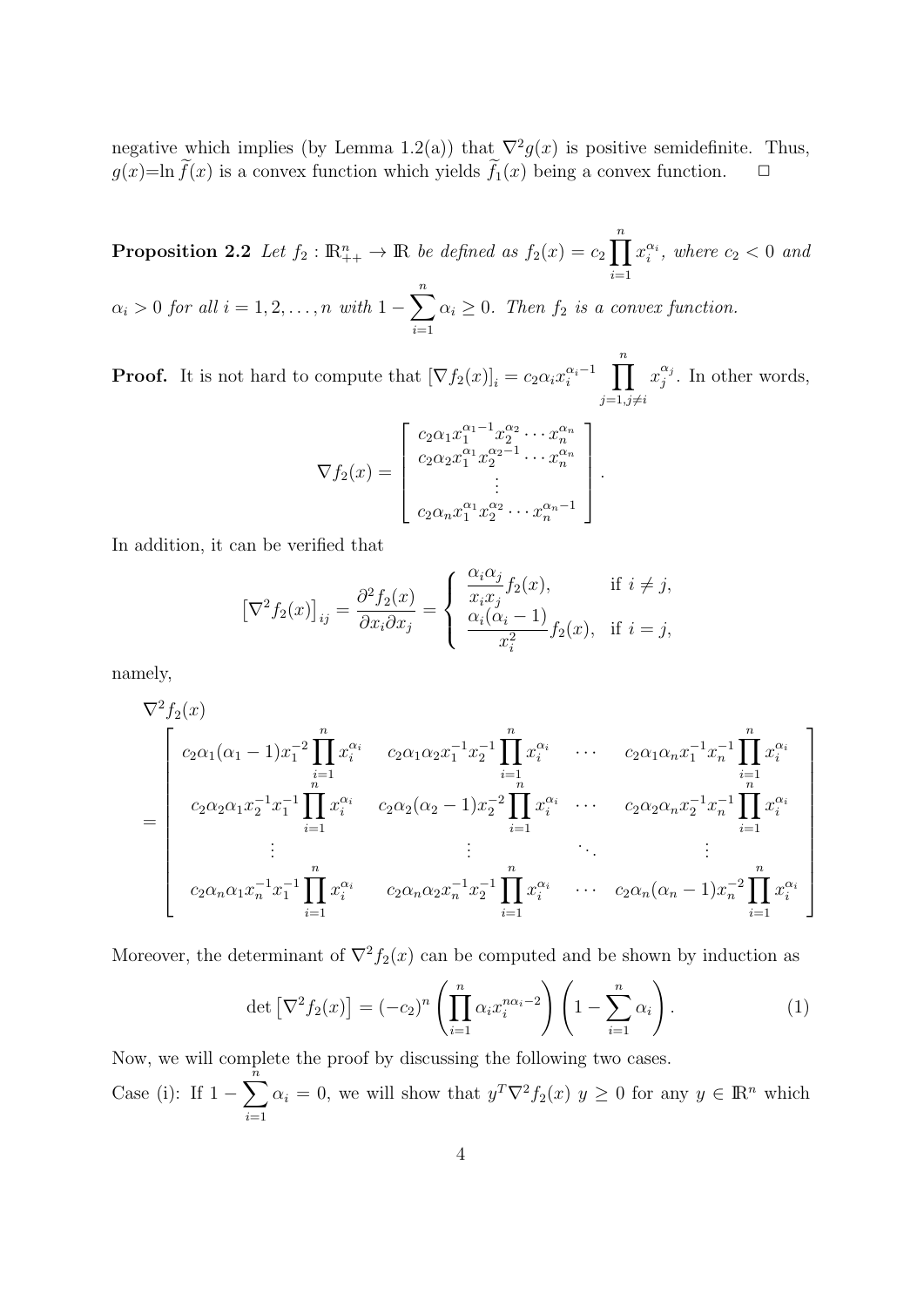says  $\nabla^2 f_2(x)$  is a positive semidefinite matrix by definition, and hence  $f_2(x)$  is a convex function under this case. To see this, we first write out the expression of  $y^T \nabla^2 f_2(x)$  *y* as below

$$
y^T \nabla^2 f_2(x) y
$$
\n
$$
= c_2 \prod_{i=1}^n x_i^{\alpha_i} \left\{ \begin{array}{c} \alpha_1(\alpha_1 - 1)x_1^{-2}y_1^2 + \alpha_1 \alpha_2 x_1^{-1}x_2^{-1}y_1y_2 + \cdots + \alpha_1 \alpha_n x_1^{-1}x_n^{-1}y_1y_n \\ + \alpha_2 \alpha_1 x_2^{-1}x_1^{-1}y_1y_2 + \alpha_2(\alpha_2 - 1)x_2^{-2}y_2^2 + \cdots + \alpha_2 \alpha_n x_2^{-1}x_n^{-1}y_2y_n \\ + \vdots & \vdots & \vdots \\ + \alpha_n \alpha_1 x_n^{-1}x_1^{-1}y_1y_n + \alpha_n \alpha_2 x_n^{-1}x_2^{-1}y_2y_n + \cdots + \alpha_n(\alpha_n - 1)x_n^{-2}y_n^2 \end{array} \right\}
$$
\n
$$
= c_2 \prod_{i=1}^n x_i^{\alpha_i} \left\{ \begin{array}{c} \alpha_1 x_1^{-1}y_1 \left[ (\alpha_1 - 1)x_1^{-1}y_1 + \alpha_2 x_2^{-1}y_2 + \cdots + \alpha_n x_n^{-1}y_n \right] \\ + \alpha_2 x_2^{-1}y_2 \left[ \alpha_1 x_1^{-1}y_1 + (\alpha_2 - 1)x_2^{-1}y_2 + \cdots + \alpha_n x_n^{-1}y_n \right] \\ + \vdots & \vdots & \vdots \\ + \alpha_n x_n^{-1}y_n \left[ \alpha_1 x_1^{-1}y_1 + \alpha_2 x_2^{-1}y_2 + \cdots + (\alpha_n - 1)x_n^{-1}y_n \right] \end{array} \right\}
$$
\n
$$
= c_2 \prod_{i=1}^n x_i^{\alpha_i} \left\{ \begin{array}{c} \alpha_1 x_1^{-1}y_1 \left[ \alpha_1 x_1^{-1}y_1 + \alpha_2 x_2^{-1}y_2 + \cdots + \alpha_n x_n^{-1}y_n - x_1^{-1}y_1 \right] \\ + \alpha_n x_n^{-1}y_n \left[ \alpha_1 x_1^{-1}y_1 + \alpha_2 x_2^{-1}y_2 + \cdots + \alpha_n x_n^{-1}y_n - x_2^{-1}y_2 \right] \\ + \alpha_n x_n^{-1}y_n \left[ \alpha
$$

Next, we will argue that the whole thing inside the big parenthesis of (2) is nonpositive by applying Cauchy-Schwarz inequality. In order to apply Cauchy-Schwarz inequality, we make the following arrangement:

$$
\begin{aligned}\n&\left[\left(\sqrt{\alpha_1}x_1^{-1}y_1\right)^2 + \left(\sqrt{\alpha_2}x_2^{-1}y_2\right)^2 + \dots + \left(\sqrt{\alpha_n}x_n^{-1}y_n\right)^2\right] \left[\left(\sqrt{\alpha_1}\right)^2 + \left(\sqrt{\alpha_2}\right)^2 + \dots + \left(\sqrt{\alpha_n}\right)^2\right] \\
&\geq \left[\alpha_1x_1^{-1}y_1 + \alpha_2x_2^{-1}y_2 + \dots + \alpha_nx_n^{-1}y_n\right]^2.\n\end{aligned} \tag{3}
$$

Since  $[(\sqrt{\alpha_1})^2 + (\sqrt{\alpha_2})^2 + \cdots + (\sqrt{\alpha_n})^2] = 1$ , inequality (3) is equivalent to

$$
(\alpha_1 x_1^{-1} y_1 + \alpha_2 x_2^{-1} y_2 + \dots + \alpha_n x_n^{-1} y_n)^2 - (\alpha_1 x_1^{-2} y_1^2 + \alpha_2 x_2^{-2} y_2^2 + \dots + \alpha_n x_n^{-2} y_n^2) \le 0.
$$

This together with  $c_2 < 0$  implies that  $y^T \nabla^2 f_2(x)$   $y \ge 0$  for any  $y \in \mathbb{R}^n$ . Thus, we complete the proof of case (i).

Case(ii): If 
$$
1 - \sum_{i=1}^{n} \alpha_i > 0
$$
, then we know from (1) that  
\n
$$
\Delta_i = (-c_2)^i \left( \prod_{j=1}^{i} \alpha_j x_j^{i\alpha_j - 2} \right) \left( 1 - \sum_{j=1}^{i} \alpha_j \right), \tag{4}
$$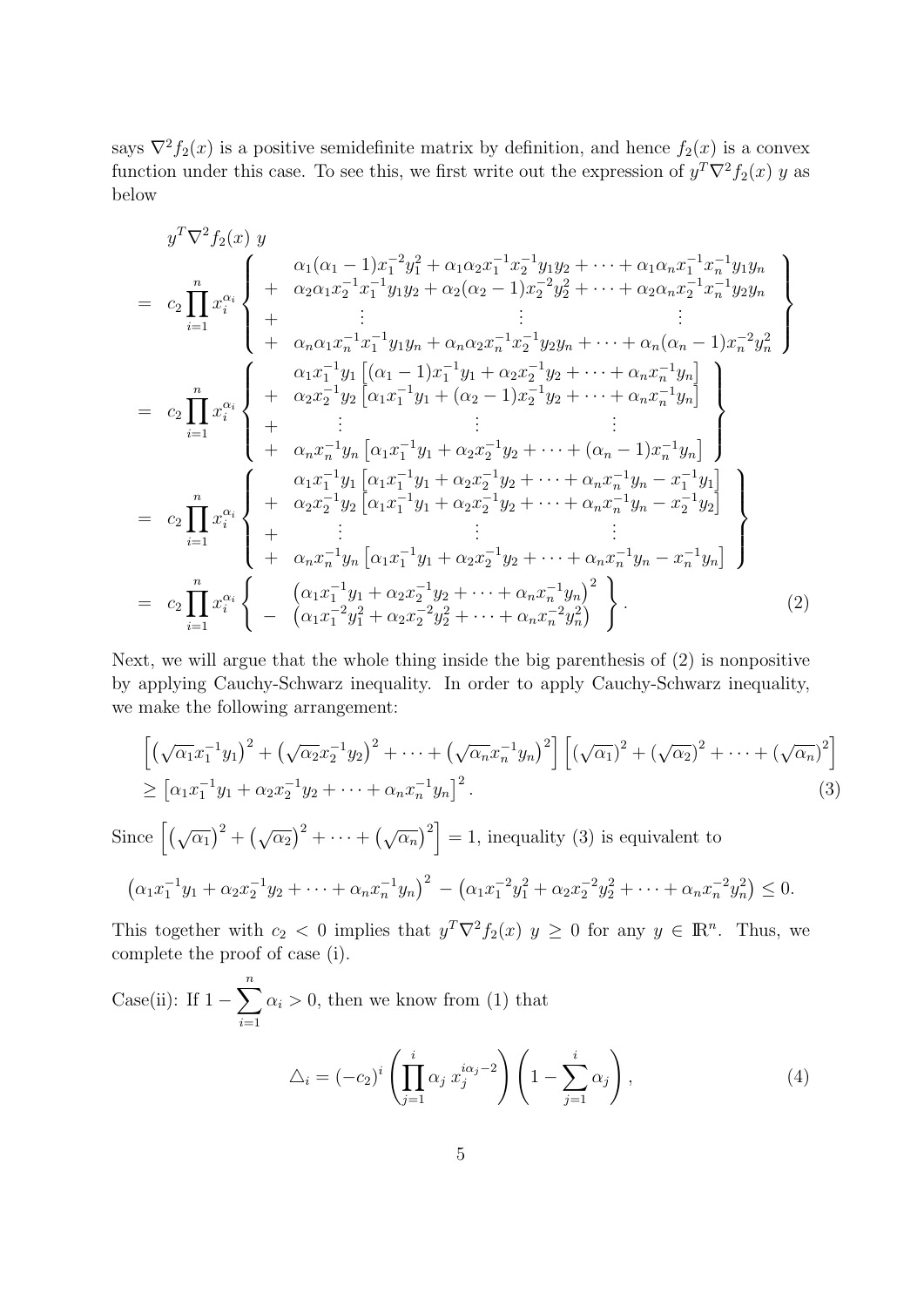where  $\Delta_i$  denotes the *i*-th leading principal minor of the Hessian matrix of  $f_2(x)$ . Note that  $c_2 < 0$ ,  $\alpha_i > 0$  for all  $i = 1, 2, \dots, n$ , and 1 − ∑*n i*=1  $\alpha_i > 0$ . Therefore, it can be seen that  $\Delta_i > 0$  for all  $i = 1, 2, \dots, n$ , which implies (by Lemma 1.1(b)) that  $\nabla^2 f_2(x)$  is a positive definite matrix. This says that  $f_2(x)$  is strictly convex under this case.

For Proposition 2.1, Tsai et al. claimed that (e.g. [4, Prop. 5(i)], [6, Prop. 1] and [9, Prop. 2]) all principal minors  $\Delta_k \geq 0$  and concluded directly that  $f_1$  is a convex function. As mentioned earlier, this property holds only for  $n = 2$  and is not satisfied for general  $n \geq 3$ . For Proposition 2.2, Tsai et al. made the same mistakes again and did not notice that the case  $1 - \sum_{i=1}^{n} \alpha_i = 0$  will cause the error therein (e.g. [4, Prop. 5(ii)], [6, Prop. 2] and [9, Prop. 3]).

We want to point out that our results also provide an alternative proof for the main result (Theorem 7) of [5]. Indeed, Maranas and Floudas in [5, Theorem 7] further discuss another condition as below

$$
\exists j \text{ such that } \alpha_j \ge 1 - \sum_{i \ne j}^n \alpha_i, \text{ and } \alpha_i \le 0, \forall i \ne j, i = 1, 2, \cdots n.
$$
 (5)

to guarantee that  $f_1$  defined as in Prop. 2.1 is a convex function. Our approach can be also employed to verify this fact. To see this, we arrange all powers  $\alpha_i$  in decreasing order. In other words, without loss of generality, we assume

$$
\alpha_1 > \alpha_2 \ge \cdots \ge \alpha_n. \tag{6}
$$

Notice that condition (5) implies that  $\alpha_1$  is positive and all the other  $\alpha_2, \dots, \alpha_n$  are nonpositive with  $\alpha_1 \geq 1 - \sum_{i=2}^n \alpha_i$ . As mentioned in Prop. 2.1, we only need to show that the function  $\widetilde{f}_1(x) = \prod^n$ *i*=1  $x_i^{\alpha_i}$  is convex. By similar arguments as in the proof of Prop. 2.2, we know that

$$
\widehat{\triangle}_i = (-1)^i \left( \prod_{j=1}^i \alpha_j x_j^{i\alpha_j - 2} \right) \left( 1 - \sum_{j=1}^i \alpha_j \right),
$$

where  $\hat{\Delta}_i$  denotes the *i*-th leading principal minor of the Hessian matrix of  $\tilde{f}_1(x)$ . From conditions (5) and (6), it is easily verified that  $\left(1 - \sum_{i=1}^{i} x_i\right)$ *j*=1 *αj*  $\setminus$ *<* 0 for each *i*. It is also

not hard to observe that  $\prod_i$ *j*=1  $\alpha_j$  is positive if *i* is odd, and is negative if *i* is even. In other words, for each *i* there holds

$$
(-1)^i \left(\prod_{j=1}^i \alpha_j x_j^{i\alpha_j - 2}\right) < 0.
$$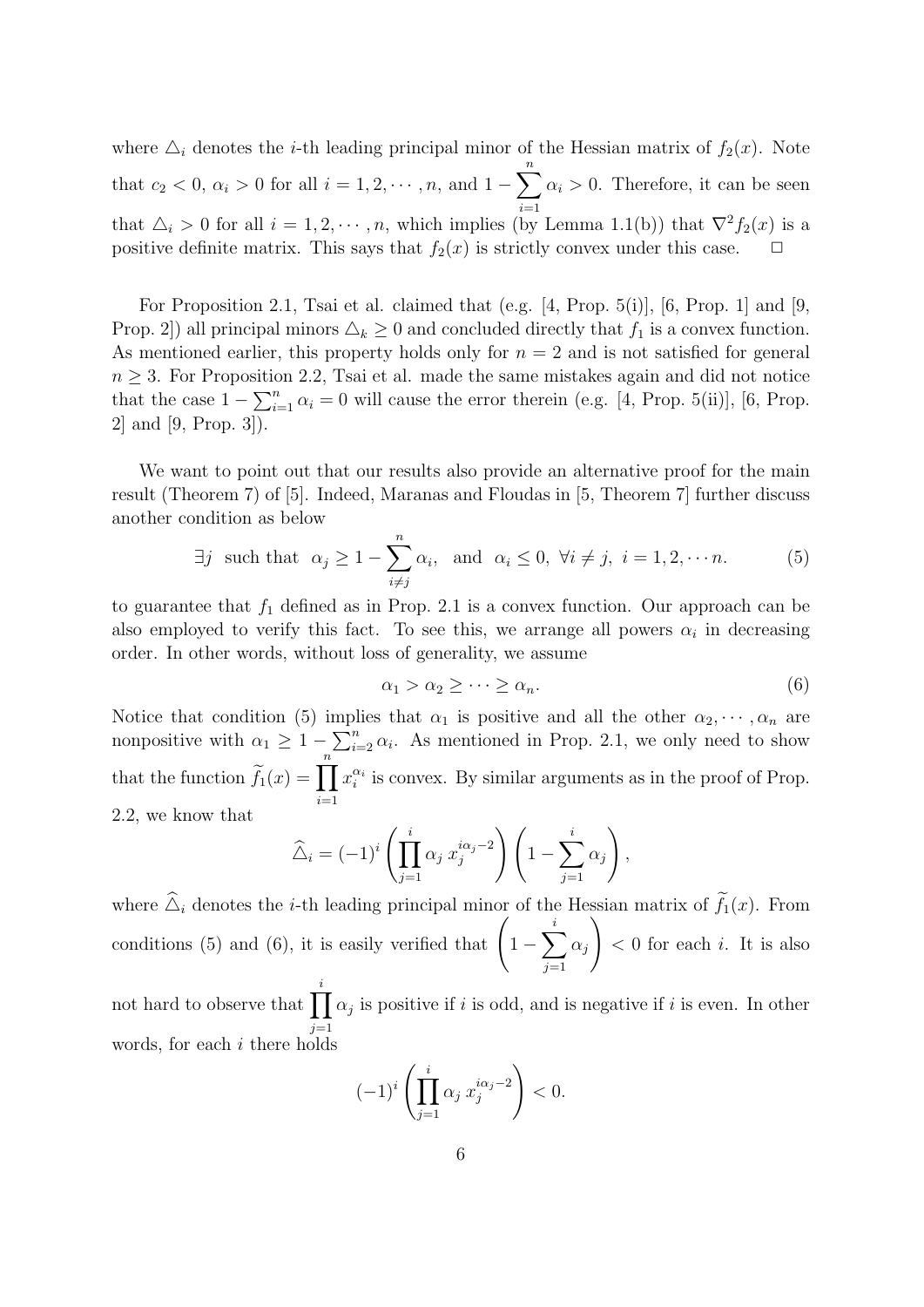In addition, we observe that  $\widehat{\Delta}_n = 0$  when  $\alpha_1 = 1 - \sum_{i=2}^n \alpha_i$ . Thus, from all the above, we have either

$$
\widehat{\Delta}_1 > 0, \cdots, \widehat{\Delta}_{n-1} > 0, \widehat{\Delta}_n > 0 \quad \text{if} \quad \alpha_1 > 1 - \sum_{i=2}^n \alpha_i \tag{7}
$$

or

$$
\widehat{\Delta}_1 > 0, \cdots, \widehat{\Delta}_{n-1} > 0, \widehat{\Delta}_n = 0 \quad \text{if} \quad \alpha_1 = 1 - \sum_{i=2}^n \alpha_i. \tag{8}
$$

Then, Lemma 1.1(b) says that  $\nabla^2 f_1(x)$  is positive definite for case (7) whereas following the similar arguments as in Prop. 2.2 implies that  $\nabla^2 f_1(x)$  is positive semidefinite for case (8). Thus, we conclude that  $\tilde{f}_1$  is also a convex function under condition (5).

**Acknowledgement**. The authors would like to thank anonymous referees for their comments and suggestions which help improve this paper a lot.

## **References**

- [1] BERKOVITZ, L.D. 2002, *Convexity and Optimization in*  $\mathbb{R}^n$ , John Wiley & Sons, Inc..
- [2] Boyd, S., Vandenberghe, L. 2004, *Convex Optimization*, Cambridge University Press.
- [3] Horn, R.A., Johnson, C.R. 1985, *Matrix Analysis*, Cambridge University Press, New York.
- [4] Li, H.-L., Tsai, J.-F. 2005, *Treating free variables in generalized geometric global optimization programs*, Journal of Global Optimization, vol. 33, pp. 1–13.
- [5] MARANAS, C.D., FLOUDAS, C.A. 1995, *Finding all solutions of nonlinearly constrained systems of equations*, Journal of Global Optimization, vol. 7, pp. 143–182.
- [6] Tsai, J.-F. 2005, *Global optimization for nonlinear fractional programming problems in engineering design*, Engineering Optimization, vol. 37, pp. 399–409.
- [7] Tsai, J.-F., Lin, M.-H. 2006, *An optimization approach for solving signomial discrete programming problems with free variables*, Computers and Chemical Engineering, vol. 30, pp. 1256–1263.
- [8] Tsai, J.-F., Li, H.-L., Hu, N.-Z. 2002, *Global optimization for signomial discrete programming problems in engineering design*, Engineering Optimization, vol. 34, pp. 613–622.